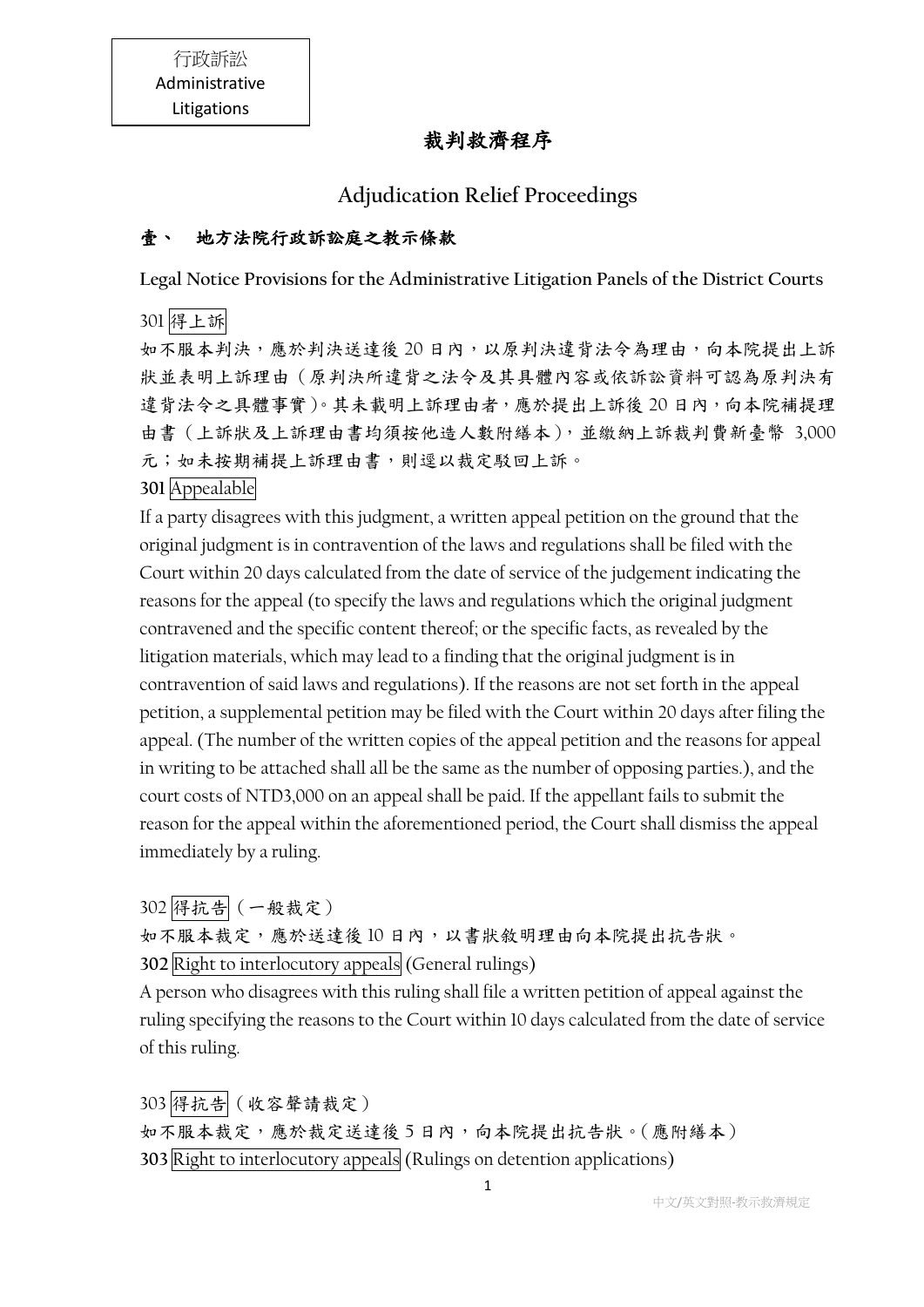A person who disagrees with this ruling shall file a written petition of appeal against the ruling to the Court within 5 days calculated from the date of service of this ruling. (A written copy thereof shall be attached.)

304 不得抗告 本裁定不得抗告。 **304** No appeals against rulings This ruling shall not be appealed.

305 不得聲明不服 不得聲明不服。 **305** No objection may be raised No objection may be raised.

#### 貳、 高等行政法院之教示條款

**Legal Notice Provisions for the High Administrative Court**

306 得上訴

- 一、如不服本判決,應於送達後20日內,向本院提出上訴狀並表明上訴理由,如於本 判決宣示後送達前提起上訴者,應於判決送達後 20 日內補提上訴理由書(須按他 造人數附繕本)。
- 二、上訴時應委任律師為訴訟代理人,並提出委任書。(行政訴訟法第 241 條之 1 第 1 項前段)
- 三、但符合下列情形者,得例外不委任律師為訴訟代理人。(同條第 1 項但書、第 2 項)

| 得不委任律師為訴訟<br>代理人之情形 | 所需要件                       |
|---------------------|----------------------------|
| (一)符合右列情形之          | 1. 上訴人或其法定代理人具備律師資格或為教育部審  |
| 一者,得不委任律師           | 定合格之大學或獨立學院公法學教授、副教授者。     |
| 為訴訟代理人              | 2. 稅務行政事件,上訴人或其法定代理人具備會計師  |
|                     | 資格者。                       |
|                     | 3. 專利行政事件,上訴人或其法定代理人具備專利師  |
|                     | 資格或依法得為專利代理人者。             |
| (二)非律師具有右列          | 1. 上訴人之配偶、三親等內之血親、二親等內之姻親具 |
| 情形之一,經最高行           | 備律師資格者。                    |
| 政法院認為適當者,           | 稅務行政事件,具備會計師資格者。<br>2.     |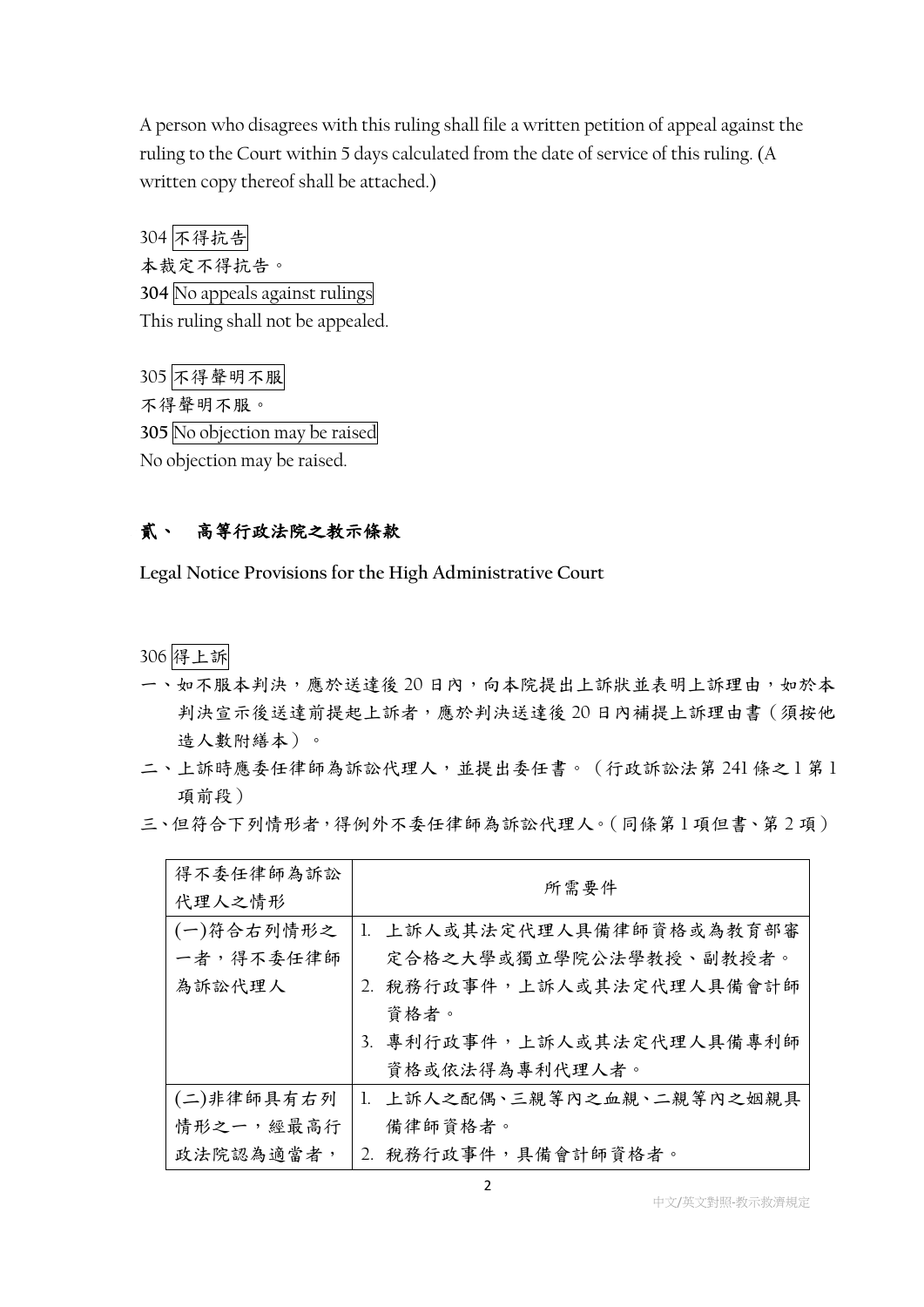|                                      | 亦得為上訴審訴訟代   3. 專利行政事件,具備專利師資格或依法得為專利代 |  |  |
|--------------------------------------|---------------------------------------|--|--|
| 理人                                   | 理人者。                                  |  |  |
|                                      | 4. 上訴人為公法人、中央或地方機關、公法上之非法人            |  |  |
|                                      | 團體時,其所屬專任人員辦理法制、法務、訴願業務               |  |  |
|                                      | 或與訴訟事件相關業務者。                          |  |  |
| 是否符合(一)、(二)之情形,而得為強制律師代理之例外,上訴人應於提起上 |                                       |  |  |
| 訴或委任時釋明之,並提出(二)所示關係之釋明文書影本及委任書。      |                                       |  |  |

## **306** Appealable

- (1) If a party disagrees with this judgment, a written appeal petition shall be filed with the Court within 20 days calculated from the date of service of the judgement indicating the reasons for the appeal. If the petition is filed after the judgment is announced but before it is served, a supplemental petition with reasons of the appeal shall be filed with the Court within 20 days after the judgment is served. (The number of the written copies thereof to be submitted shall be the same as the number of opposing parties.)
- (2) An appellant shall appoint an attorney as his/her advocate in the appeal and produce a power of attorney. (Administrative Litigation Act, Article 241-1, the fore part of paragraph 1)
- (3) However, provided that the following conditions are met, an appellant may exceptionally not to appoint a lawyer as his/her advocate. (the proviso of paragraph 1 and paragraph 2 of the same Article)

| Conditions under       |    |                                                         |
|------------------------|----|---------------------------------------------------------|
| which an appellant     |    |                                                         |
| may exceptionally not  |    | Requirements                                            |
| to appoint a lawyer as |    |                                                         |
| his/her advocate       |    |                                                         |
| (1) When any one of    | 1. | The appellant or his/her legal representative is        |
| the conditions set out |    | qualified to act as an attorney or is a professor or an |
| in the right column is |    | associate professor of public law in a university or    |
| met, an appellant may  |    | independent college accredited by the Ministry of       |
| exceptionally not to   |    | Education.                                              |
| appoint a lawyer as    | 2. | For tax administrative matters, the appellant or        |
| his/her advocate.      |    | his/her legal representative is qualified to act as a   |
|                        |    | certified public accountant.                            |
|                        | 3. | For patent administrative matters, the appellant or     |
|                        |    | his/her legal representative is qualified to act as a   |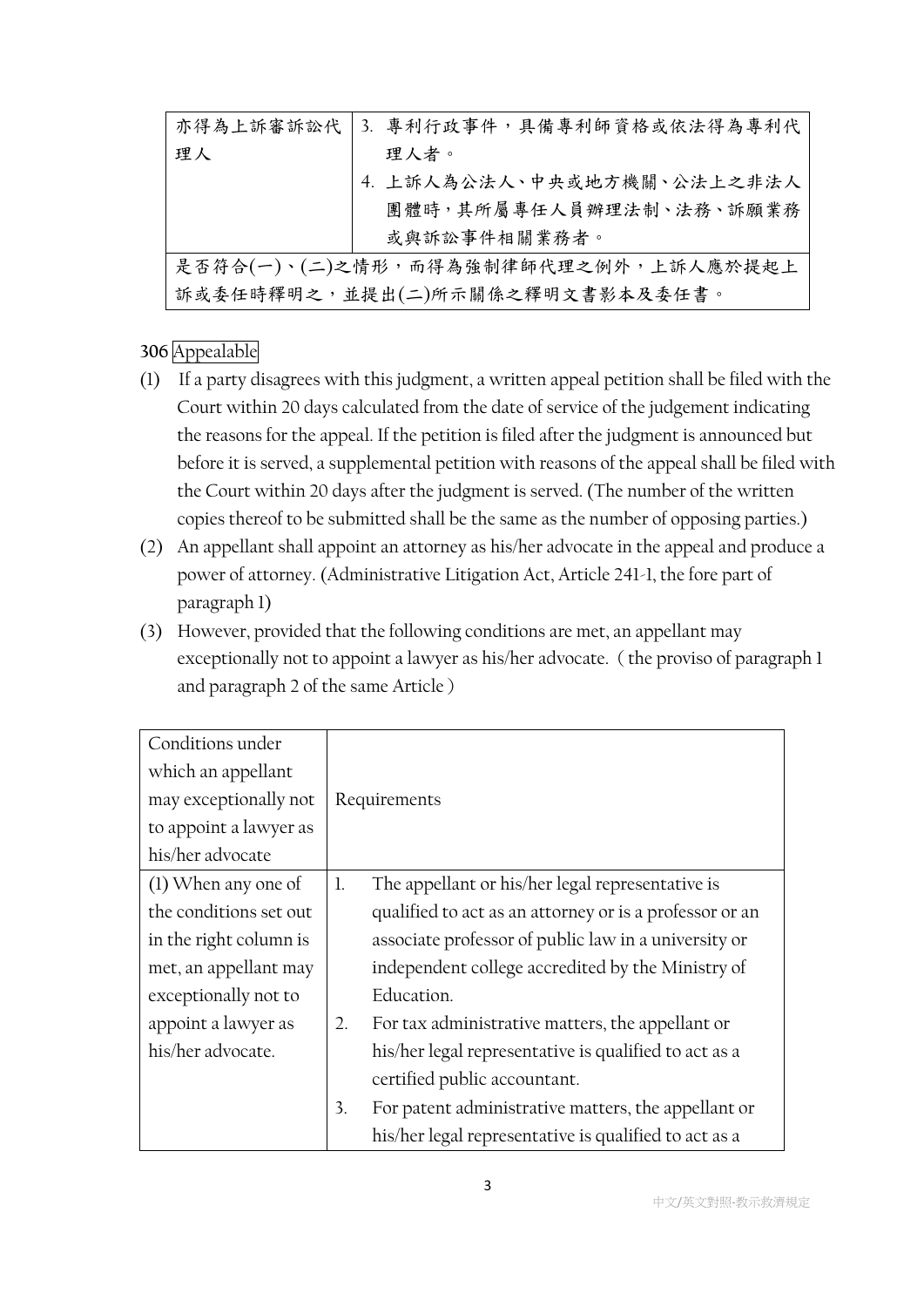|                                                                                    |                | patent attorney or legally qualified to act as a patent |  |
|------------------------------------------------------------------------------------|----------------|---------------------------------------------------------|--|
|                                                                                    |                | agent.                                                  |  |
| $(2)$ Where a non-                                                                 | 1.             | Where the spouse, or a relative by blood within the     |  |
| lawyer meets any one                                                               |                | third degree or a relative by marriage within the       |  |
| of the conditions set                                                              |                | second degree to the appellant is qualified to act as   |  |
| out in the right                                                                   |                | an attorney.                                            |  |
| column, and the                                                                    | 2.             | For tax administrative matters, the person is           |  |
| Supreme                                                                            |                | qualified to act as a certified public accountant.      |  |
| Administrative Court                                                               | 3 <sub>1</sub> | For patent administrative matters, the person is        |  |
| considers it                                                                       |                | qualified to act as a patent attorney or legally        |  |
| appropriate, such a                                                                |                | qualified to act as a patent agent.                     |  |
| non-lawyer may also                                                                | 4.             | Where the appellant is a public legal person, a         |  |
| act as an advocate in                                                              |                | central or local government agency or an                |  |
| the appellant court.                                                               |                | unincorporated group in public law and has full-time    |  |
|                                                                                    |                | personnel who handle the legal system, legal affairs,   |  |
|                                                                                    |                | petitions, or the business related to the litigation    |  |
|                                                                                    |                | matter.                                                 |  |
| Whether it meets the conditions of $(1)$ and $(2)$ above to be an exception to the |                |                                                         |  |

mandatory representation in court by an attorney, the appellant shall make a preliminary showing either upon appeal or upon appointing the advocate, and produce the photocopy of the document indicating the relationship specified in (2) above and the Power of Attorney.

307 不得上訴 不得上訴。 **307** Non-appealable

Non-appealable.

308 得抗告

如不服本裁定,應於送達後 10 日內向本院提出抗告狀(須按他造人數附繕本)。 **308** Right to interlocutory appeals

A person who disagrees with this ruling shall file a written petition of appeal against the ruling specifying the reasons to the Court within 10 days calculated from the date of service of this ruling. (The number of the written copies thereof to be submitted shall be the same as the number of opposing parties.)

309 不得抗告 不得抗告。